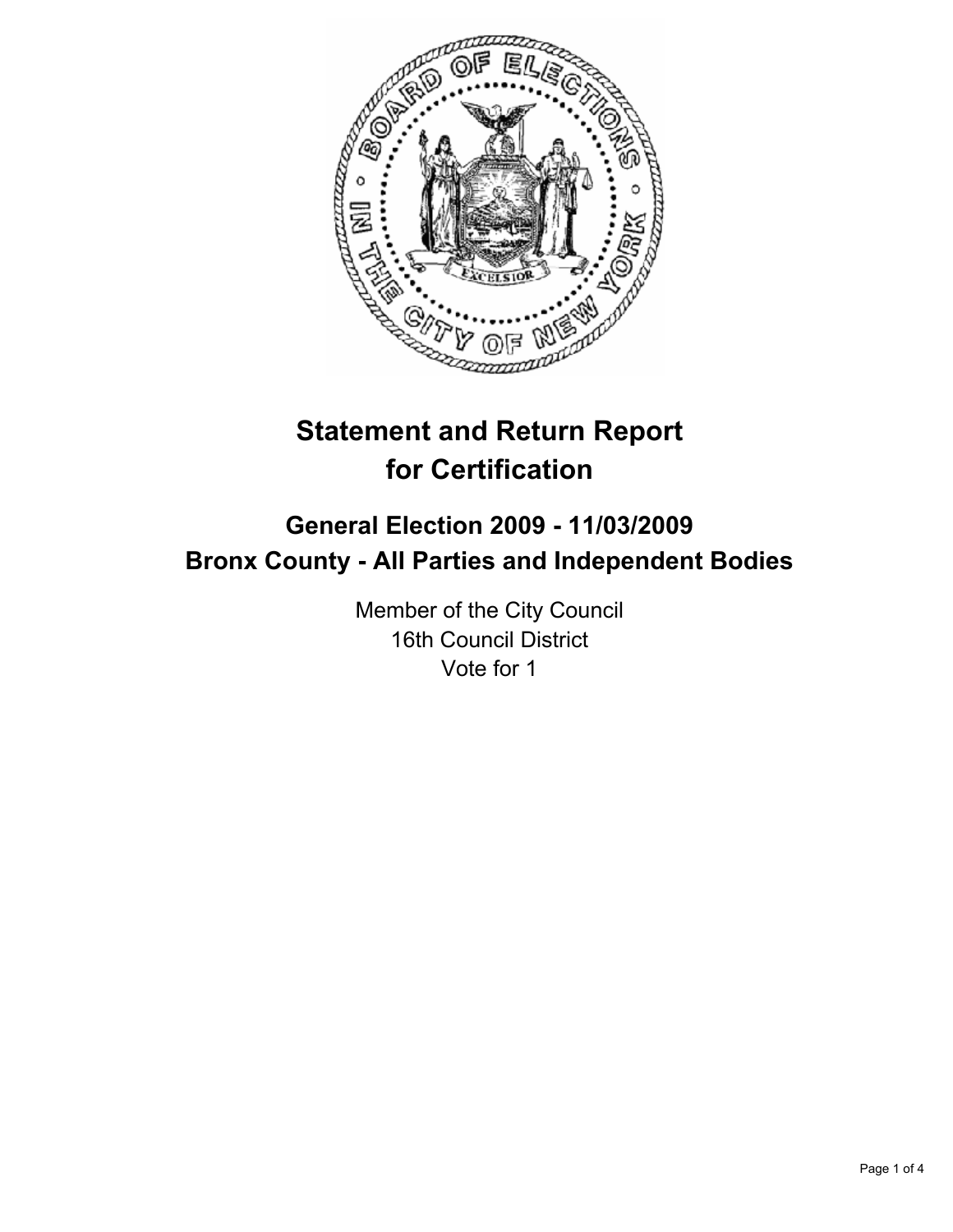

#### **Assembly District 77**

| <b>PUBLIC COUNTER</b>                 | 7,981 |
|---------------------------------------|-------|
| <b>EMERGENCY</b>                      | 2     |
| ABSENTEE/MILITARY                     | 124   |
| <b>AFFIDAVIT</b>                      | 133   |
| <b>Total Ballots</b>                  | 8,240 |
| HELEN DIANE FOSTER (DEMOCRATIC)       | 5,394 |
| TANYA CARMICHAEL (REPUBLICAN)         | 406   |
| KEESHA WEINER (CONSERVATIVE)          | 63    |
| HELEN DIANE FOSTER (WORKING FAMILIES) | 152   |
| HELEN DIANE FOSTER (WRITE-IN)         | 1     |
| MARK E-BEY (WRITE-IN)                 | 2     |
| MARK ESCOBEY (WRITE-IN)               | 1     |
| <b>Total Votes</b>                    | 6,019 |
| Unrecorded                            | 2,221 |

**Assembly District 79**

| <b>PUBLIC COUNTER</b>                 | 6,117 |
|---------------------------------------|-------|
| <b>EMERGENCY</b>                      | 72    |
| ABSENTEE/MILITARY                     | 88    |
| AFFIDAVIT                             | 54    |
| <b>Total Ballots</b>                  | 6,331 |
| HELEN DIANE FOSTER (DEMOCRATIC)       | 4,294 |
| TANYA CARMICHAEL (REPUBLICAN)         | 220   |
| KEESHA WEINER (CONSERVATIVE)          | 39    |
| HELEN DIANE FOSTER (WORKING FAMILIES) | 123   |
| <b>Total Votes</b>                    | 4,676 |
| Unrecorded                            | 1.655 |

## **Assembly District 84**

| <b>PUBLIC COUNTER</b>                 | 947 |
|---------------------------------------|-----|
| <b>EMERGENCY</b>                      | 0   |
| ABSENTEE/MILITARY                     | 6   |
| AFFIDAVIT                             | 25  |
| <b>Total Ballots</b>                  | 978 |
| HELEN DIANE FOSTER (DEMOCRATIC)       | 612 |
| TANYA CARMICHAEL (REPUBLICAN)         | 44  |
| KEESHA WEINER (CONSERVATIVE)          | 10  |
| HELEN DIANE FOSTER (WORKING FAMILIES) | 9   |
| MARK (WRITE-IN)                       |     |
| <b>Total Votes</b>                    | 676 |
| Unrecorded                            | 302 |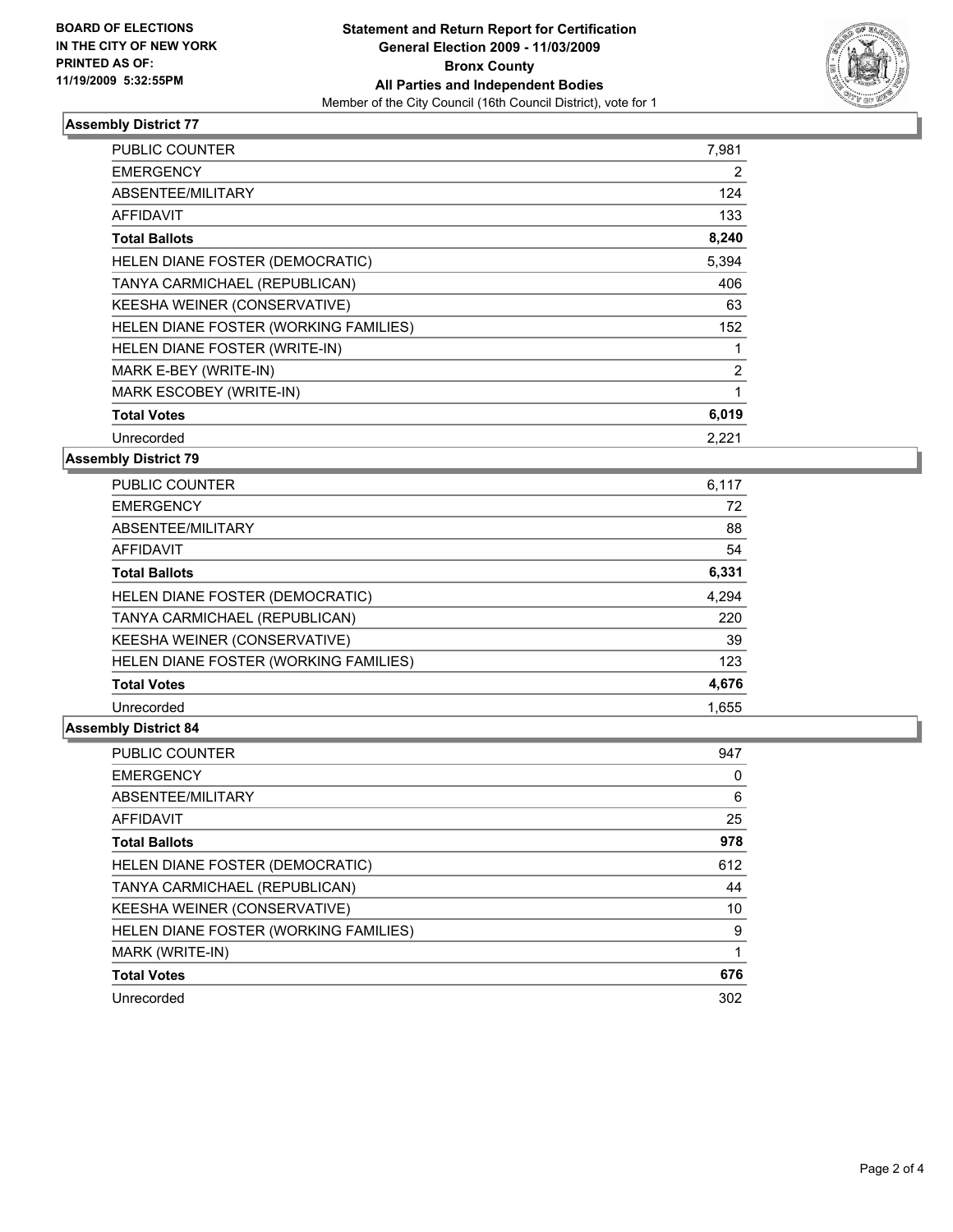

## **Assembly District 86**

| <b>PUBLIC COUNTER</b>                 | 329 |
|---------------------------------------|-----|
| <b>EMERGENCY</b>                      |     |
| ABSENTEE/MILITARY                     | 5   |
| <b>AFFIDAVIT</b>                      | 5   |
| <b>Total Ballots</b>                  | 340 |
| HELEN DIANE FOSTER (DEMOCRATIC)       | 213 |
| TANYA CARMICHAEL (REPUBLICAN)         | 14  |
| KEESHA WEINER (CONSERVATIVE)          | 3   |
| HELEN DIANE FOSTER (WORKING FAMILIES) | 3   |
| <b>Total Votes</b>                    | 233 |
| Unrecorded                            | 107 |